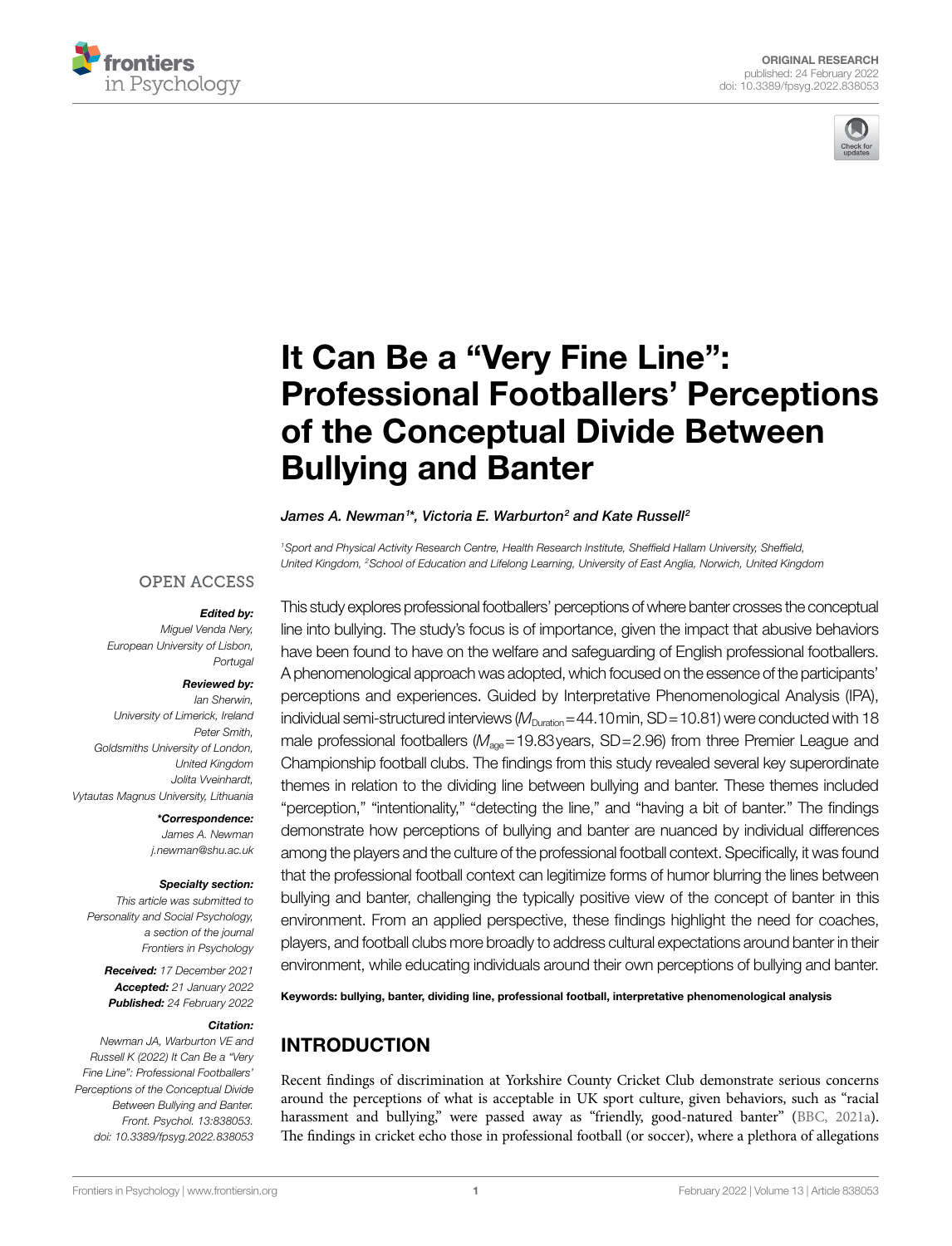have been linked to the safeguarding and welfare of its players ([BBC, 2018](#page-11-1), [2021b](#page-11-2)[,c](#page-11-3)). More specifically, these allegations have often centered around allegations of bullying within this context ([BBC, 2019,](#page-11-4) [2021b\)](#page-11-2). Although research has started to respond to concerns around bullying in professional football ([Newman](#page-12-0)  [et al., 2021a](#page-12-0)[,b\)](#page-12-1), it has highlighted the need for a greater understanding of the perceptions of this behavior in this context. Furthermore, given the extent to which more severe forms of banter can be normalized in professional football ([Parker, 2006](#page-12-2)), it is important to explore when this behavior crosses the line into bullying.

A potential explanation for limitations in understanding around bullying, as well as banter, revolves around the conceptualization of these terms in sport. Currently, research tends to favor [Olewus' \(1993](#page-12-3), p. 8) much cited definition ([Volk et al., 2014](#page-12-4)) that bullying is "an intentional, negative action which inflicts injury and discomfort on another." [Olewus'](#page-12-3)  [\(1993\)](#page-12-3) definition also highlights an imbalance of power whereby an individual finds it difficult to defend themselves. Given football's position as a profession, it feels noteworthy to state that workplace research echoes this view of bullying, while also outlining the persistent nature of this behavior and the inherent power differentials between the bully and victim ([Sischka et al., 2021](#page-12-5)). In contrast, though significant efforts have gone into defining bullying, much less work has been invested in defining banter. To date, banter has been described as an interaction which serves to improve relationships ([Dynel,](#page-11-5)  [2008\)](#page-11-5). Although this behavior can be aggressive, banter is seen to be challenging, yet playful, and generally occurs between friends ([Steer et al., 2020\)](#page-12-6). From a definitional stance, it appears that bullying and banter are clearly separate concepts. Though findings in professional football demonstrate concerns that banter may be more severe in this context, with players legitimizing various verbal and relational bullying through this term (Newman et al., 2021b). This may create ambiguity around the degree to which banter is separate from bullying. In part, this ambiguity may be reinforced by professional football's "hidden curriculum" which teaches players they need to put up with bullying as a show of their masculine worth ([Cushion and Jones, 2014\)](#page-11-6). In this light, it is potentially unsurprising that welfare and safeguarding issues may be present in professional football. These issues may also be compounded by whether bullying is viewed from the victim's or perpetrator's perspective ([Kowalski, 2000\)](#page-11-7) within professional football. It is important to highlight that perpetrators, for example, often view their behaviors as more benign, humorous, and less severe than their victims.

As a response to issues in practice with understanding terms, such as bullying, researchers have sought to develop models which conceptualize this behavior. Within the sporting literature examples of such models remain relatively sparse, though [Stirling's \(2009\)](#page-12-7) conceptual framework of maltreatment in sport provides a guide. This model illustrates how maltreatment can be categorized into two forms: relational and non-relational, depending on whether this maltreatment occurs within the context of a "critical relationship" or not. A critical relationship is determined by whether it has significant influence over an

individual's sense of safety trust, and fulfillment of needs, with examples in sport including athletes' relationships with their parents and coaches ([Stirling, 2009](#page-12-7)). According to Stirling, bullying acts as a form of non-relational maltreatment because it occurs in the context of a "non-critical" peer-to-peer relationship, due to the bully not being in an official position of authority over the victim. This is contrasted with abuse which is the result of a "critical relationship" situation where one figure is in a position of authority, such as a coach. While this model supports our understanding of bullying in sport, subsequent research has highlighted potential issues with how some terms within the model are conceptualized. For example, in both sport and the wider workplace, bullying has been found to emerge in the context of a "critical relationship" due to the behavior of those in formal positions of power, such as coaches and supervisors ([Hershcovis, 2011](#page-11-8); [Newman et al.,](#page-12-1)  [2021b\)](#page-12-1). Moreover, [Stirling's \(2009\)](#page-12-7) conceptual framework was not extended to concepts, such as banter, which in its "bad" form has been found to have the same repetitive, harmful hallmarks of bullying (Steer et al., 2020). Therefore, it would appear that research may be warranted to explore this "grey area of interpretation" around bullying and banter ([Steer et al.,](#page-12-6)  [2020\)](#page-12-6), specifically in cultures which legitimize derogatory forms of banter, such as professional football ([Parker, 2006\)](#page-12-2).

In relation to derogatory behavior, it is worth noting that findings in sport illustrate a culture whereby abusive and bullying practices are normalized [\(Alexander et al., 2011;](#page-11-9) [Papaefstathiou et al., 2013](#page-12-8)). Within professional football, abusive and intimidatory behaviors are commonplace [\(Kelly and](#page-11-10)  [Waddington, 2006](#page-11-10)), while bullying is often "celebrated" as a show of an individual's masculine worth [\(Parker, 2006](#page-12-2)). Set within this context, it highlights the potential for welfare and safeguarding issues to occur in football. In response to this, the English Football Association (FA) sought to address these cultural issues by commissioning research around child protection [\(Brackenridge et al., 2004](#page-11-11)) through to the implementation of a network of Designated Safeguarding Officers (DSO; The FA, 2021). While these have been encouraging steps, the reported cases of bullying within professional football (e.g., [BBC, 2019,](#page-11-4) [2021a\)](#page-11-0) appear to demonstrate a preference remains to adhere to the "sport ethic," which prioritizes performance over wellbeing [\(Hughes and Coakley, 1991\)](#page-11-12). Furthermore, cultured beliefs in sport that performance is based on mental toughness, resilience, and perseverance [\(Kerr and Stirling, 2019](#page-11-13)) may also mean that player welfare around aspects, such as bullying and banter, is not considered to the extent it should be.

In addition, various limitations in sports' safeguarding systems against bullying and more severe forms of banter appear to be evident. While important safeguarding work has been targeted at children, strategies in this area do not tend to focus on participants over the age of 18 ([Rhind](#page-12-9)  [et al., 2015\)](#page-12-9). This is problematic as allegations of bullying have been linked to under 23 team professional football players [\(BBC, 2019](#page-11-4)). These allegations reflect systemic issues around the safety, wellbeing, and welfare of football's participants highlighted within the UK's "Duty of Care in Sport" report [\(Grey-Thompson, 2017](#page-11-14)). Such allegations also suggest that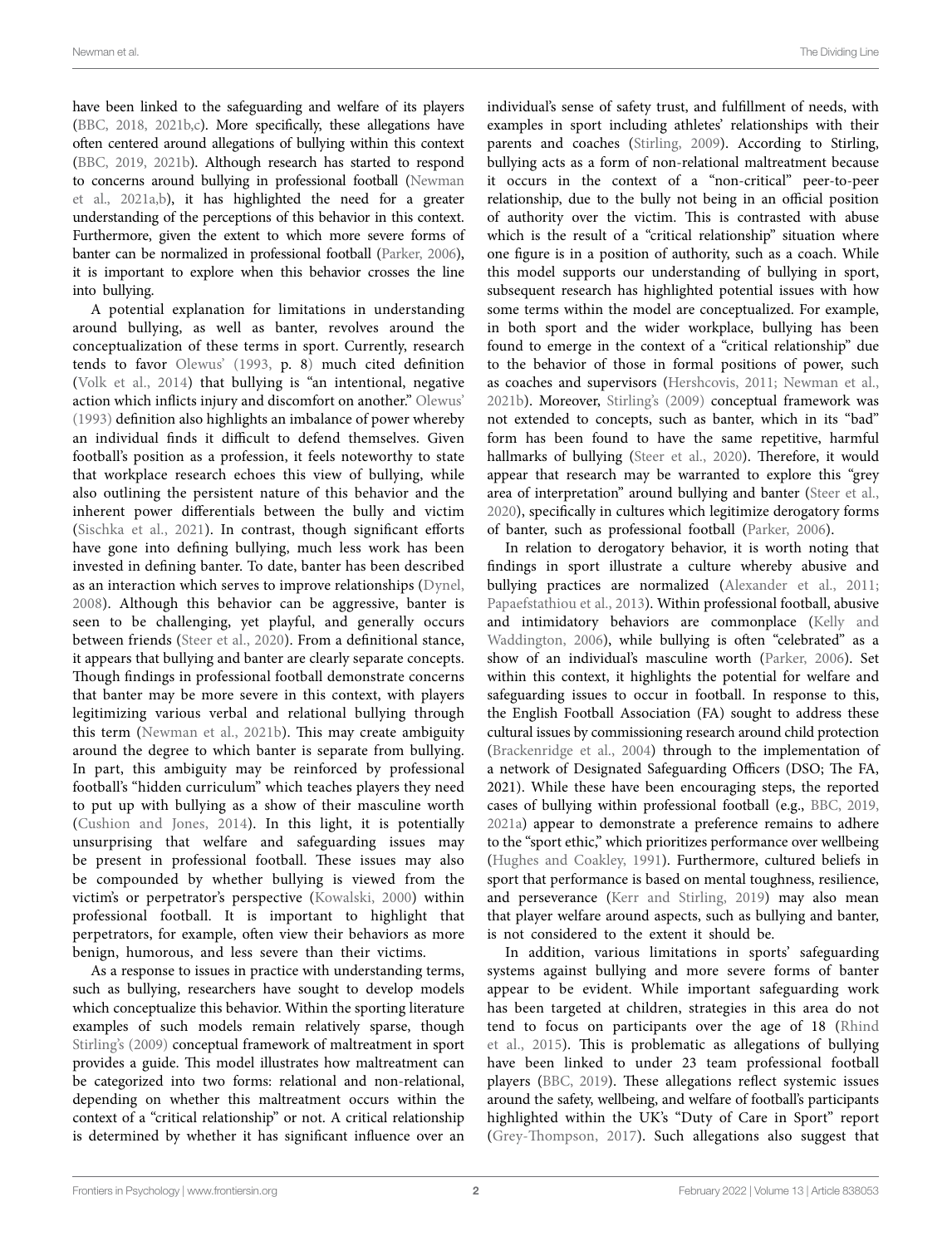[Grey-Thompson \(2017\)](#page-11-14) recommendations for sports various stakeholders (e.g., coaches, parents, clubs, and national governing bodies) to care for athletes are still not being fully implemented. To compound this, research has shown even individuals who may be expected to inform, educate, and address wrongdoing, such as sport psychologists, have been found to only possess a moderate understanding of safeguarding policies ([Kerr and Stirling, 2019](#page-11-13)).

Overall the findings suggest that issues around bullying and a lack of awareness around when banter becomes inappropriate may result from the organizational culture of the sport, coupled with a lack of education of the various stakeholders in this context [\(Owusu-Sekyere and Gervis, 2016](#page-12-10)). It is apparent that despite some initial findings from coaches around how these terms may be separated, these stakeholders play a significant role in inadvertently blurring the lines between these behaviors, shifting the borderlines around what is acceptable behavior (Kerr et al., 2016; Newman et al., 2021a). These shifts are already problematic in terms of protecting footballers' welfare, given that banter has been found to mask discriminatory behavior, such as racism and homophobia (Adams et al., 2010; Hylton, [2018](#page-11-17)). The consequence is that this may feed a discourse among footballers where bullying and banter are used interchangeably and the conceptual divide between the two is unclear [\(Newman](#page-12-1)  [et al., 2021b](#page-12-1)). As a result, the potentially prosocial aspects of banter in sport may be lost and a more severe version of this behavior is enacted. To lose this, potentially more "inclusive" form of banter may be unfortunate as banter has been found to be central to male friendships in sport, fostering a sense of community and solidarity, while increasing cohesion and bonding [\(Wagstaff et al., 2017](#page-12-11); [Lawless and Magrath, 2021\)](#page-11-18).

Thus, it is apparent that further work is needed to establish how professional footballers conceptualize bullying and banter and specifically the convergence and divergence in these concepts given the degree to which players discuss them interchangeably (Newman et al., 2021b). Moreover, by exploring the degree to which bullying and banter are perceived as distinct (or not), there is the potential to extend research which has shown that the gray area between these concepts leads to misinterpretation ([Steer et al., 2020\)](#page-12-6). Finally, given the variety of views expressed by coaches in relation to banter and how this may be distinguished from bullying ([Newman et al., 2021a](#page-12-0)), it is important to explore whether players' perceptions are equally mixed. Exploring these perceptions offers the potential to develop understanding which may safeguard players against bullying and more problematic forms of banter. Concurrently, this may also provide an opportunity to work with professional footballers to develop their critical awareness of bullying and banter in professional football to enable long-term positive behavioral change.

Therefore, due to uncertainty around how professional footballers conceptualize bullying and banter, the present study sought to explore the dividing line between these concepts. Specifically, the study aimed to explore players' perceptions of these concepts and their views around the point at which banter crosses the line into bullying. Moreover, the present study set out to explore how bullying and banter were framed in the professional football context.

## MATERIALS AND METHODS

This study was part of a larger research project which explored bullying within professional football.<sup>[1](#page-2-0)</sup>

#### Research Design

The present study adopted a qualitative, cross-sectional, and semi-structured interview design that was guided by the principles of Interpretative Phenomenological Analysis (IPA; [Dwyer et al.,](#page-11-19)  [2019\)](#page-11-19). IPA was regarded as the ideal approach to address the study's aims, given its focus on how the person (e.g., players) makes sense of their experiences [\(Larkin et al., 2011](#page-11-20)) of bullying and banter in the context of professional football. Here, both the researcher and participant were engaged in a "double hermeneutic" in order to make sense of the player's lifeworld [\(Dwyer et al., 2019](#page-11-19)). Furthermore, IPA was appropriate for addressing the taken-for-granted assumptions of professional football, while offering a detailed, nuanced analysis of bullying and banter [\(Newman et al., 2021a](#page-12-0)). By focusing on these nuances, the present study unearthed convergences and divergences within and across the participants' accounts, maintaining the idiographic commitment of IPA ([Smith et al., 2009](#page-12-12)). In addition, by exploring the conceptual divide between bullying and banter within professional football, the study was also consistent with the "contextualist" position of IPA [\(Larkin et al., 2006\)](#page-11-21).

#### **Participants**

Professional football was selected as the context for the present study due to the potential severity of banter, as well as celebration of bullying in this environment ([Parker, 2006](#page-12-2); [Newman et al.,](#page-12-0)  [2021a](#page-12-0)). On this basis, it was felt that exploring the conceptual divide (e.g., the point at which one behavior is viewed as crossing into another) between bullying and banter was imperative to help safeguard the future welfare of those within football. Participants were recruited from three professional football clubs in the English Premier League and Championship divisions. In accordance with IPA guidelines [\(Smith, 2016\)](#page-12-13), a purposive sampling strategy was utilized to identify a homogenous sample of 18 male professional footballers (*M*=19.83, SD=2.96, range=18–31years). The sample size was consistent with previous research identified as displaying good practice of IPA in sport [\(McDonough et al., 2011;](#page-11-22) [Smith, 2016](#page-12-13)). Players were formally contracted to their club and had between 2 and 14 years of experience as a professional. **[Table 1](#page-3-0)** provides an overview of the participants' demographic characteristics.

#### Procedure

Following institutional ethical approval, a range of potential gatekeepers were contacted to identify which English

<span id="page-2-0"></span><sup>1</sup> To date, a previous research article focusing on conceptualizing bullying in football has been published from this research project ([Newman et al., 2021b\)](#page-12-1). Conceptualizing bullying in adult professional football: A phenomenological exploration, *Psychology of Sport and Exercise*, 101883. [doi: 10.1016/j.](https://doi.org/10.1016/j.psychsport.2021.101883) [psychsport.2021.101883](https://doi.org/10.1016/j.psychsport.2021.101883) a further paper is under review. The data presented in the present study are unique from this previously published/submitted research, as is the focus of this work.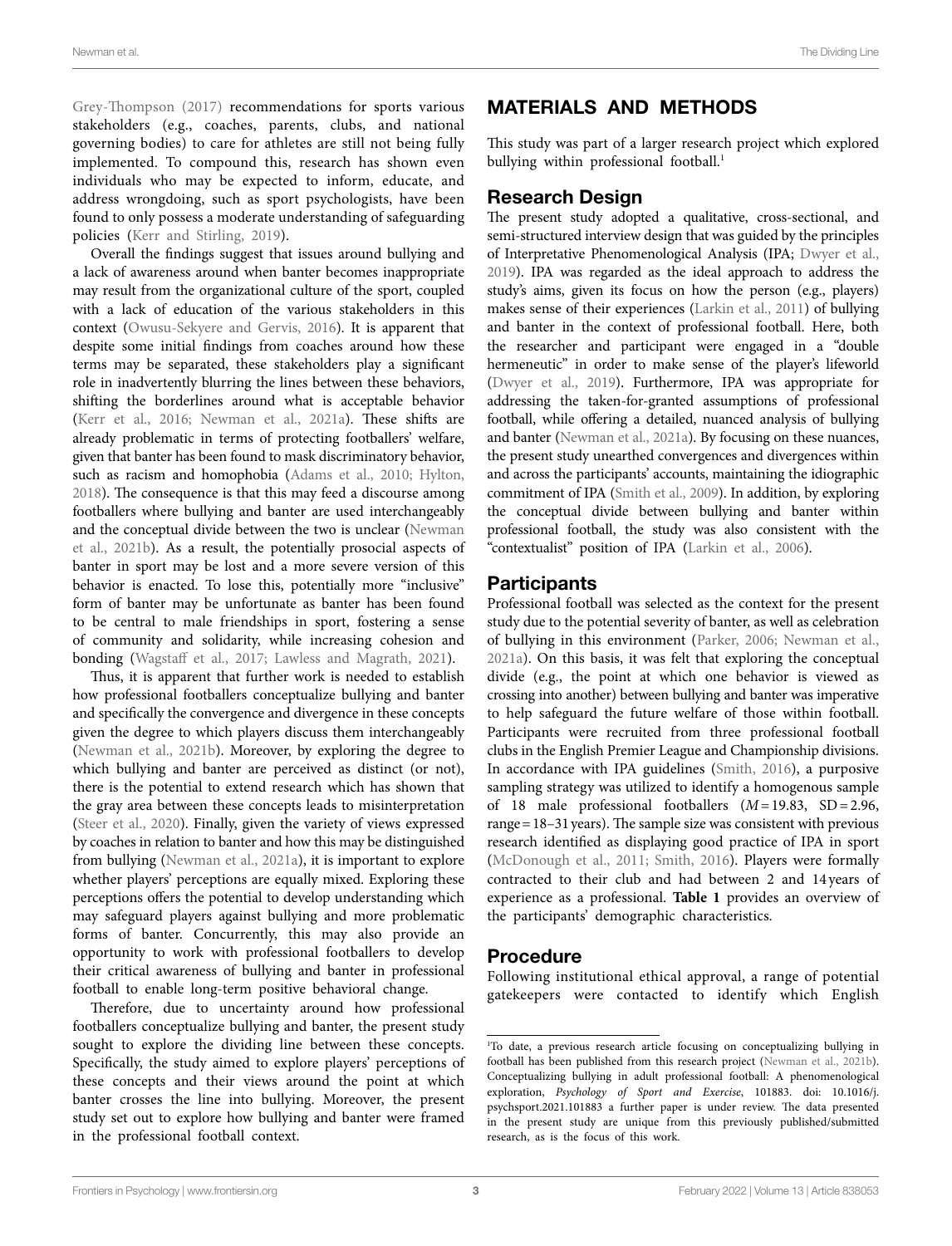<span id="page-3-0"></span>

|         | <b>TABLE 1</b>   Participant ages and years of experience as a professional football |  |
|---------|--------------------------------------------------------------------------------------|--|
| player. |                                                                                      |  |

| Participant | Age | Years as a<br>professional | Club | Division of club |
|-------------|-----|----------------------------|------|------------------|
| James       | 31  | 14                         | A    | Championship     |
| Oli         | 21  | 6s                         | A    | Championship     |
| George      | 20  | 3                          | A    | Championship     |
| Charlie     | 19  | $\overline{4}$             | B    | Championship     |
| Alfie       | 19  | 2                          | B    | Championship     |
| Ricky       | 19  | 2                          | B    | Championship     |
| Peter       | 19  | 2                          | B    | Championship     |
| Jamal       | 19  | 9                          | B    | Championship     |
| Paul        | 18  | $\overline{4}$             | С    | Premier League   |
| Ed          | 18  | 7                          | С    | Premier League   |
| Dave        | 18  | 2                          | C    | Premier League   |
| Grant       | 20  | 5                          | C    | Premier League   |
| Eric        | 20  | 3                          | С    | Premier League   |
| Greg        | 20  | 3                          | B    | Championship     |
| Lenny       | 18  | 2                          | B    | Championship     |
| Rob         | 19  | 2                          | B    | Championship     |
| Kevin       | 21  | 3                          | B    | Championship     |
| Phil        | 18  | $\mathfrak{p}$             | B    | Championship     |

professional football clubs were willing to take part in the study. These gatekeepers were sports science and medical staff who provided support to the players but who were not responsible for their selection to the team. Once gatekeepers indicated that clubs were willing to take part, a briefing meeting was held with players who were interested in participating. After this, participants who agreed were supplied with an information sheet and completed consent forms.

The interview guide was developed and refined in accordance with best practice guidelines for IPA research within the sporting context, such that it provided a stimulus to get the participants talking, yet it was used flexibly throughout as it could not be predicted what each participant would say [\(Smith, 2016](#page-12-13)). Specifically, the guide was driven by the phenomenological commitment to meaningmaking, with key questions being used as the basis for starting the discussion with the players (e.g., "can you tell me what banter in football is?" and "how do you recognize when it is banter rather than bullying?"), where appropriate probing techniques (e.g., "can you tell me more about that?") were used to explicate the question ([Dwyer et al., 2019\)](#page-11-19). Piloting of the initial interview guide with the first three participants revealed that the questions were clear and yielded appropriate data. Therefore in accordance with previous IPA research, these interviews were included in the final analysis [\(Mawson et al., 2011\)](#page-11-23). In order to replicate the context of the study, interviews lasted between 35 and 70 min  $(M<sub>Duration</sub> = 44.11, SD = 10.81)$  and were conducted at the matchday venue or training ground of the participants. After the completion of the interviews, participants were reminded of how their data would be kept confidential and their rights to withdraw. Following this, all interviews were transcribed verbatim and participants' names were replaced by pseudonyms.

#### Data Analysis

In order to maintain the idiographic commitment of IPA, interviews were analyzed in turn using the guidelines set out by [Smith et al. \(2009\)](#page-12-12). Firstly, audio files were listened back to and then, transcripts were read and re-read in order to immerse oneself in the lifeworld of the participant [\(Dwyer](#page-11-19)  [et al., 2019](#page-11-19)). The next step involved a close analysis of the text, noting exploratory comments in the right margin of the transcript. These comments were either descriptive, linguistic, or conceptual in nature, in order to identify potential meaning in the account [\(Smith and Osborn, 2006](#page-12-14)). Next, emergent theme titles were developed in the left margin of the text, using psychological concepts where appropriate, to capture the essential meaning in the account [\(Smith and Osborn,](#page-12-14)  [2006](#page-12-14)). Then, emergent themes were clustered *via* a process of abstraction and subsumption which ultimately ended with a specification of superordinate themes for each case ([Conroy](#page-11-24)  [and de Visser, 2013](#page-11-24)). This process was repeated for each participant. Finally, the combined superordinate themes from across the participants' accounts were verified against the original transcripts, in order to ensure that the appropriate range of convergence and divergence had been captured [\(Conroy](#page-11-24)  [and de Visser, 2013](#page-11-24)). At all stages of the analysis, regular discussions were held between the authors who were all experienced in publishing IPA research. The first author completed each stage of the analysis with the other authors acting as "critical friends" [\(Smith and McGannon, 2018](#page-12-15)). As [Smith and McGannon \(2018\)](#page-12-15) describe, the role of "critical friends" was not to help achieve consensus but to act as a theoretical sounding board to encourage reflection on multiple and alternative interpretations within the analysis and subsequent writing.

#### Research Quality

The present study adhered to recently published guidance on achieving excellence in IPA ([Nizza et al., 2021\)](#page-12-16). Specifically, [Nizza et al. \(2021\)](#page-12-16) set out four quality indicators of IPA, which the present study followed. Firstly, a "compelling, unfolding narrative was conducted" within the analysis. Here carefully interpreted extracts were selected from the participants, which told a persuasive, coherent story of how perceptual elements underpinned the conceptual divide between bullying and banter. Secondly, a "vigorous experiential account" of the participant's extracts was developed by exploring players' views of bullying and banter within the professional football context. Thirdly, "close analytic reading" and interpretation took place, which avoided letting quotes speak for themselves and instead inspected them for the choice of words and phrases, for their linguistic tone, use of emphasis, and for any ambiguity within them. Finally, the present study "attended to convergence and divergence" by presenting themes which showed similarities and differences between players, while also highlighting the idiosyncratic characteristics of the participants ([Smith et al.,](#page-12-12)  [2009\)](#page-12-12). The convergence and divergence are presented in the results in such a way that information on "similarities and differences and idiographical details enrich the study themes."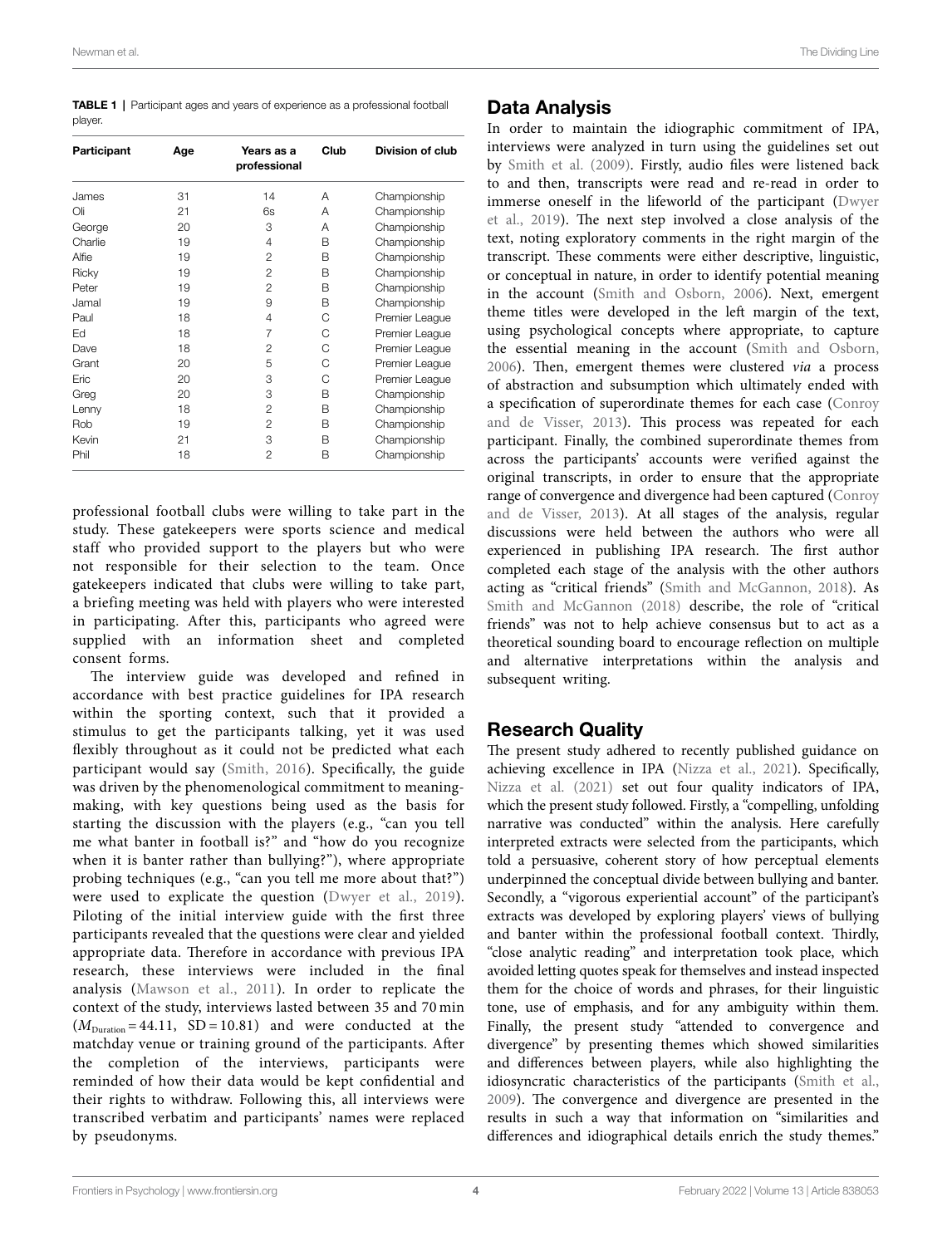## RESULTS

Following best practice recommendations for high quality IPA studies, present study identified themes at the superordinate level. These four superordinate themes were "perception," "intentionality," "detecting the line," and "having a bit of banter." The notion of perception connects with the other themes creating a rich, cohesive narrative (Nizza et al., 2021) around how views on bullying and banter are open to interpretation. In this section, each theme is described and illustrated with quotes [\(Conroy and de Visser,](#page-11-24)  [2013](#page-11-24)), as well as supporting interpretative commentary.

#### Perception

Perception was at the heart of the individual players' perspectives regarding whether behavior was seen as bullying or banter. In a lot of cases, footballers discussed perception from the victim's perspective but they also highlighted how the perpetrator's perception of their own intentions is vital. From a victim's perspective, extracts such as James' revealed that perception drives whether behaviors are seen as bullying, "the big thing for me is individual perception. What some people class as banter, some people class as bullying. What some people find funny, other people do not find funny." This account highlighted the importance of an individual's perception of their line yet showed how the placement of this varies. James' view of the divide between bullying and banter was categorical in the sense that he used language around "some people's classification," as a means of clearly separating these concepts.

For younger players, such as Greg however, the divide between bullying and banter was seen as more nuanced and less clear-cut:

Oh…I dunno…it's hard…I find it [the divide] is difficult to describe unless you gave me different scenarios, situations. Then I can probably say yeah, I think that's bullying or no, that's not. But I think it's hard for me to say it because you do not know. People deal with things in different ways and there'll be some people who'll be happier with things being done to them or said than others. So, it's a hard one to say.

Greg's reference to not knowing and finding it "hard" portrayed a certain anguish and complexity with identifying these behaviors, raising questions about whether there is a line between banter and bullying. Moreover, this account echoed James' view that these terms can be categorized. However, given Greg could not clearly distinguish the two concepts, highlighted the challenges for players to conform to professional football's expectations regarding behavior. Latterly, his quote also implied that some individuals are regarded as being able to "take" behaviors better than others. This fueled a sense that bullying in football is a result of a potential "problem" on the victim's side.

This problem of perception was furthered by Ed, when he discussed the differences in perspectives around bullying and banter from both the victim's and potential perpetrator's side: Cos they may feel like I'm being picked on and when they speak to [the] person, they say "oh no it's not that it's only banter" [but] he [the perpetrator has] taken it way too far.

Ed's extract was indicative of a feeling that speaking out around bullying behavior may be especially difficult for victims in football. Seemingly, the power to determine what is banter or not is held by the perpetrator, posing significant concerns for the welfare of other individuals. In this case, labeling this behavior as a more acceptable term of "banter" may also legitimize the bullying within the professional football culture. This was a view which Phil elaborated on:

Um…it's tough to say. I think you have got to be the person [the perpetrator] who's saying it to understand what they say. So, you could be sitting in the changing room and hear something come flat out of someone's mouth and you might think to yourself "well hang on a minute I do not think that's banter." But to the person saying it, "I'm only joking." I think you can only really understand whether its banter or not from the person who's saying [it]. So, if you mean it in a certain way, you will put it across as I'm saying it that way. But you have really gotta understand, understand the person and the tone of voice and then understand well are they that type of person to say in a spiteful way and to understand whether it's banter or not.

Phil's view appeared to reemphasize a belief in football, particularly among the younger players in this study, that the perpetrator's view is critical in determining whether behavior is seen as bullying or banter. This appears to warrant more education on these concepts to all involved in the game. The adoption of the perpetrator's view also excuses this individual to some degree and takes the focus away from the importance of the victim's perspective. It raises interesting questions about whether this is a view shaped in the academy environment which these players have recently progressed through or reflects individual maturation. Moreover, the stress placed by players, such as Phil on "needing to understand" the perpetrator, conveyed a sympathy for this individual rather than any potential victim of their behavior. This is especially problematic for any potential victims of "banter" in football, as by framing behavior this way, it creates an expectation this behavior must be accepted. Seemingly, excusing the perpetrator may be more important than safeguarding other individuals' welfare.

Oli offered an interesting alternative view around the degree to which the perpetrator's view may be supported, depending on insider versus outsider perspectives of banter in football:

I think on social media it would be banter, but I think people from the outside, if they have seen that. If they have seen that, they might think it's bullying and so on.

This view was reflective of an element of seclusion in professional football [\(Parker and Manley, 2016](#page-12-17)) whereby the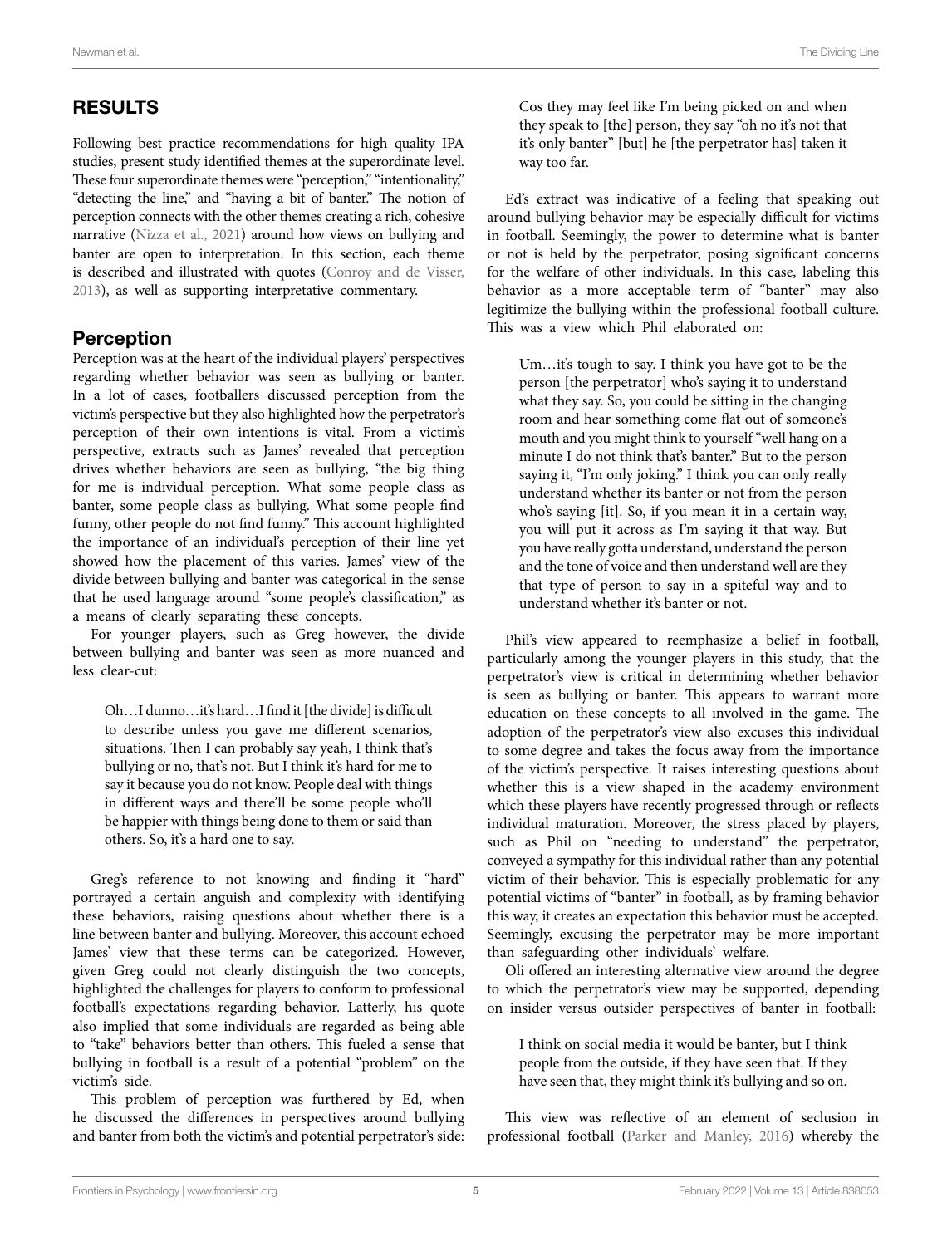individuals within the perimeter walls or fences of the club (e.g., players and coaches) are "insiders," whereas others interested in the sport (e.g., the media and public) are "outsiders." Despite his status as an "insider," Oli made references to people on the "outside" of football seeing bullying and banter in a different way, implying that players know that their behavior would not be appropriate elsewhere. Established communities of practice in professional football ([Parker, 2006\)](#page-12-2) appear to permit players to carry on behaving as they wish, while also allowing a more extreme version of banter and bullying. This creates a potential blindness to wrongdoing for professional football's "insiders." However, the advent of social media has changed the nature of professional football's inner environment, insofar as players' behavior can be observed by a much broader audience. Unwittingly, this creates a situation where potential wrongdoing in the form of bullying can be observed and the behavior of professional football's "insiders" can receive greater scrutiny. Though this does highlight an important finding that safeguarding of players may only occur when wrongdoing is observable through outside channels, such as social media.

#### Detecting the Line

An important perceptual element of what separated banter from bullying was the participants' views on the point at which the line starts to be crossed between these behaviors. Many of the participants highlighted how this metaphorical line is crucial in discriminating between these concepts. Yet the concept of the "line" revealed a range of perspectives on its precise identification and whether it can even be located. Kevin's view was reflective of this:

But I think there's a line with banter. And some people do not know the line, some people's lines are further away and some people's lines are very close…You can overstep and that's when you can see confrontations in football in the changing room.

Kevin's various references to "the line" were symbolic of the importance placed on this hypothetical divide between banter and bullying in football, though the differences he alluded to outline the individualistic nature of perceptions of bullying.

In a similar vein, Eric highlighted the varied nature of perceptions around the dividing line between banter and bullying. As an Irish player, he illustrated something more profound around a potential passive acceptance of racism, framed as banter: "(if someone said)<sup>[2](#page-5-0)</sup> or something like that, another person could be like that's racist, that's the line for him, so that's where you draw the line for him." This demonstrated a worrying example of the permitting nature of sport whereby victims of potential bullying accept behaviors described as "casual racism" as part of "humorful banter" to ease racial tensions [\(Cleland, 2016](#page-11-25); [Hylton, 2018](#page-11-17)). Furthermore, the ways in which Eric highlighted differing perspectives around whether a racist term crossed the line or not, was

indicative of an awareness within professional football that this behavior is inappropriate. Yet it also suggested that this could continue without sanctions, posing significant concerns for the welfare of players from minority ethnic groups in football.

Though Kevin and Eric discussed the "line" between banter and bullying as being quite variable, other players discussed something much more precise. Paul articulated that "once it goes to that line, there's not a lot of width in it and it could quickly transfer to other side." On the surface Paul's references to there being "not a lot of width" appeared a lot clearer about when banter transitions into bullying, but on closer inspection, his extract still did not identify objectifiable means of identifying either concept in football. To this end, the players' identification of a line felt somewhat tenuous, presenting significant challenges related to safeguarding players in football, as problem behaviors are hard to identify.

Others, though, were more categorical that this was possible:

If you noticed someone constantly picking on the same person you could realize that maybe they are taking it a step too far and if they are outright criticizing them in front of someone then you could notice it. (Rob).

In addition to this, Dave proposed that coaches may detect the line being crossed as: "Coaches would know really well by your body language, whether you are interested or not. Whether you are not having a good time or if you have [not] got loads of confidence." In both these cases, players outlined clear behavioral information, such as repetitive criticism and observable body language, to establish bullying rather than banter.

Although the previous extracts provided some means to uncover bullying, Kevin expressed a divergent view around ease of detection using behavioral information:

Some people's lines they do not make clear to people. And sometimes people…laugh back and really, they are not happy with the fact of what someone said but they are laughing to try and cover their insecurity. And that's when people think that guy's line's not here and they take it a bit further, and it gets to a point…that's too much and then everyone sees it in the room.

Here, Kevin's mention of the term "insecurity" came with a connotation that those in football may pathologize wrongdoing as the victim's problem. In this light, it is potentially unsurprising that these individuals do not "make their lines clear" or blow the whistle on wrongdoing as Kevin described. Despite this, Kevin did give the sense that the onus is still on the victim to flag these inappropriate acts. Meanwhile, this account also highlighted the fallibility of relying on behavioral cues to identify bullying as opposed to more prosocial banter in this context, as football's participants learn to emotionally suppress negative feelings resulting from others' behaviors. This results in a situation where it becomes "too much" as Kevin outlined and threats to individuals' welfare become more pronounced.

<span id="page-5-0"></span><sup>2</sup> The term used by the participant is a racial slur referring to people who are from the Traveller community.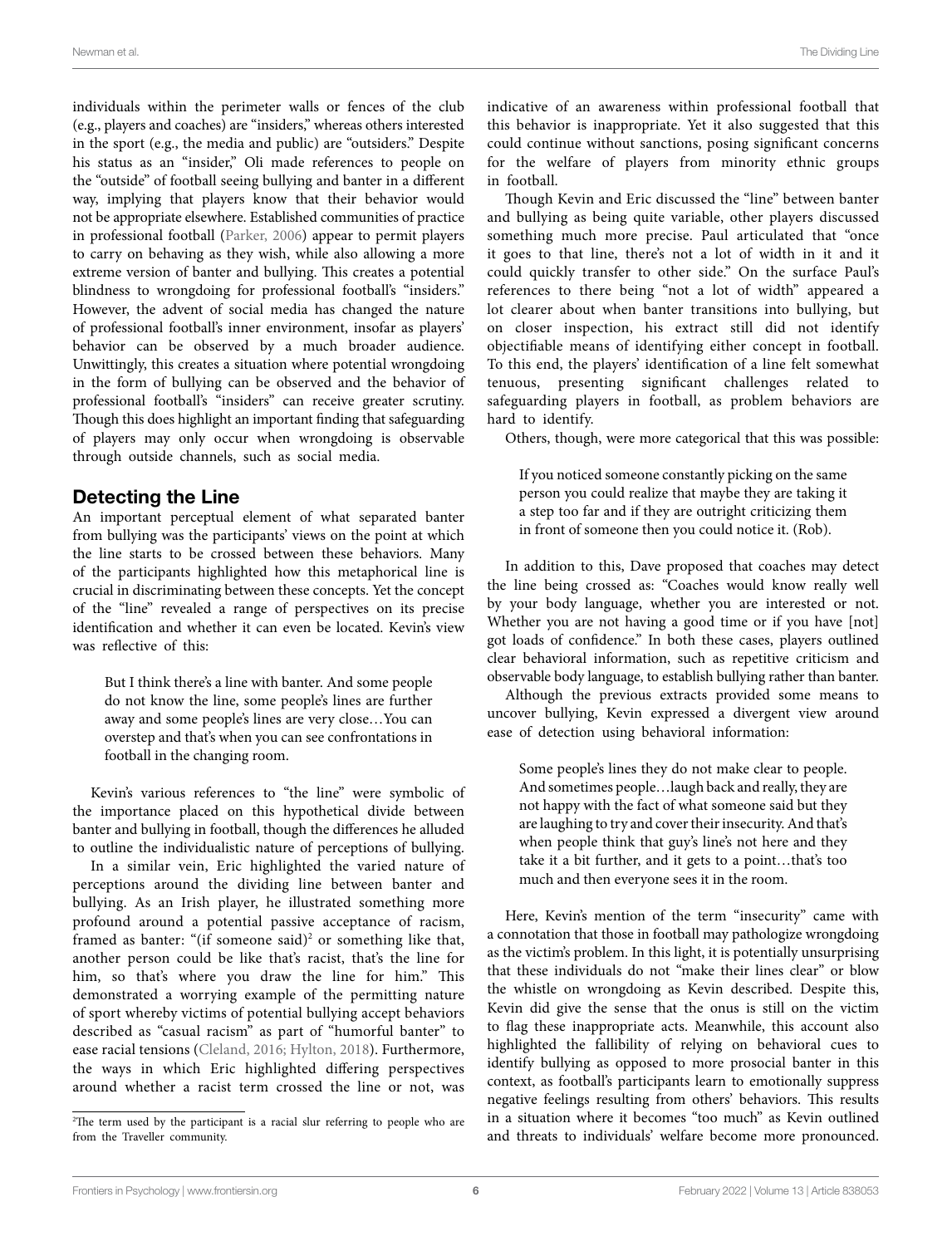#### "Having a Bit of Banter"

Through their discussions around the themes of perception and the detection of the line, the players discussed the necessary yet debatable element of humor, resulting in a unanimous theme around the dividing line of "having a bit of banter." This was characteristic of the humor deployed by players, which was largely seen as facilitative to their cohesion as a group and performance, despite it occasionally crossing the dividing line into bullying. In the main, "having a bit of banter" was articulated in relation to players' conceptualization of banter itself:

Funny stuff, that everyone finds funny. That's when it's banter like if somebody said something to me and I found it funny about me. Say if someone was bantering me and I found it funny, like fair enough like, that's banter. (Charlie).

Charlie's account was indicative of a playful view of banter, which appears equal for both parties in the exchange, as the receiver of the joke finds the interaction "funny." However, a deeper inspection of his account demonstrates a fragile assumption that "everyone" will find certain jokes "funny" in football. This statement conflicts earlier parts of the participants' accounts where the individualistic nature of perception around banter and bullying was stressed. Despite players' awareness that banter and bullying are individually experienced and perceived, it may be that professional football shapes a belief that humor is *always* ok. Jamal hinted to this, "it's like, there's always banter, there's always jokes being made. But then here it's like, everyone's kind of cool with everyone kind of thing." The belief that "everyone's kind of cool, with everyone," demonstrates a prosocial view of banter which separates it from bullying behavior, yet there are risks to this assumption given players may mask the negative sides of banter, as discussed within the detecting the line theme. Furthermore, it highlights concerns about who determines what is a joke and by what means in potentially severe contexts, such as professional football.

Nonetheless, players from other clubs, such as Eric continued the positive view of banter, suggesting that these views are grounded across football contexts, rather than at particular clubs:

Someone would be can you breathe in that? Are you ok breathing…? You know, just the clothes they are wearing, or they messed up in training or you know anything as small as that like you know.

This extract was more revealing of some of the content of this banter, which typically revolves around essential components in professional football, such as identity and performance. While Kevin agreed that this process contained positive essence, he felt it needed to be treated cautiously:

["Having a bit of banter" it is] to try and bond with the team to try and get team cohesion about, even though that might be at one person's expense. I think it gels the team more banter, it can be positive and healthy, it is important. But I've seen it can…cos it's a very fine line; it can easily be pushed too far. So, it can be a very delicate subject.

Although Kevin continued the positive theme of banter in relation to bonding and team cohesion, the degree to which this behavior is "healthy" as he outlined could be questioned from the divergence within his own account. The precariousness around the "very fine line" he alluded to which can be easily transgressed, suggested something more troublesome for safeguarding players' welfare. This appeared to stretch beyond one player at a particular club, given Oli's view that "whereas banter is, can be light, it can obviously cross the line to bullying." Oli's language was especially noteworthy here, as while he described banter as "light" the apparent ease for this behavior to "cross the line into bullying" would suggest something different. Moreover, describing banter as "light" is reflective of a potential discourse in professional football which may downplay the severer side of this behavior. This perhaps questions more broadly the overwhelmingly positive view of banter, which is shaped by the identity required of a professional footballer.

This potential for banter to cross the dividing line into bullying was expressed more graphically by James:

(When the) word "fatty" is associated with somebody, they would never show that is affecting them because if they did then they would get it more because its classed as funny…It would be having a joke at their expense, to make them look better in front of everybody and not really caring about the effect it had on the individual.

This account provided a more sinister, severe perspective on the process of "having a bit of banter." It once more reaffirmed the degree to which players feel the need to suppress negative feelings associated with this form of "humor." More disturbingly, it depicted a scenario where if these feelings were revealed that this banter would become a more active form of bullying, with a blatant disregard for the welfare of its recipients. As the most experienced member of the sample, it is possible that this view was grounded in James' longevity in the sport or may have been shaped by a different expectation for players as he came through the football system. Regardless of this though, it provided enough of a sense that the positive view of banter needed to be treated cautiously, given the degree to which others expressed that the line to bullying can be crossed.

#### Intentionality

One of the most significant perceptual markers of the dividing line between bullying and banter involved intentionality. Previous research has highlighted this as a cornerstone of definitions of bullying [\(Olewus, 1993\)](#page-12-3), including how coaches view this concept in professional football [\(Newman et al., 2021a](#page-12-0)). However, several contradictions were found within and between the players' accounts here, whereby acts of bullying could be seen as accidental in nature. Furthermore, the notion of intentionality was also linked to banter behaviors. This was illustrative of something important that it is very difficult to separate concepts and the dividing line between them is blurred. Nonetheless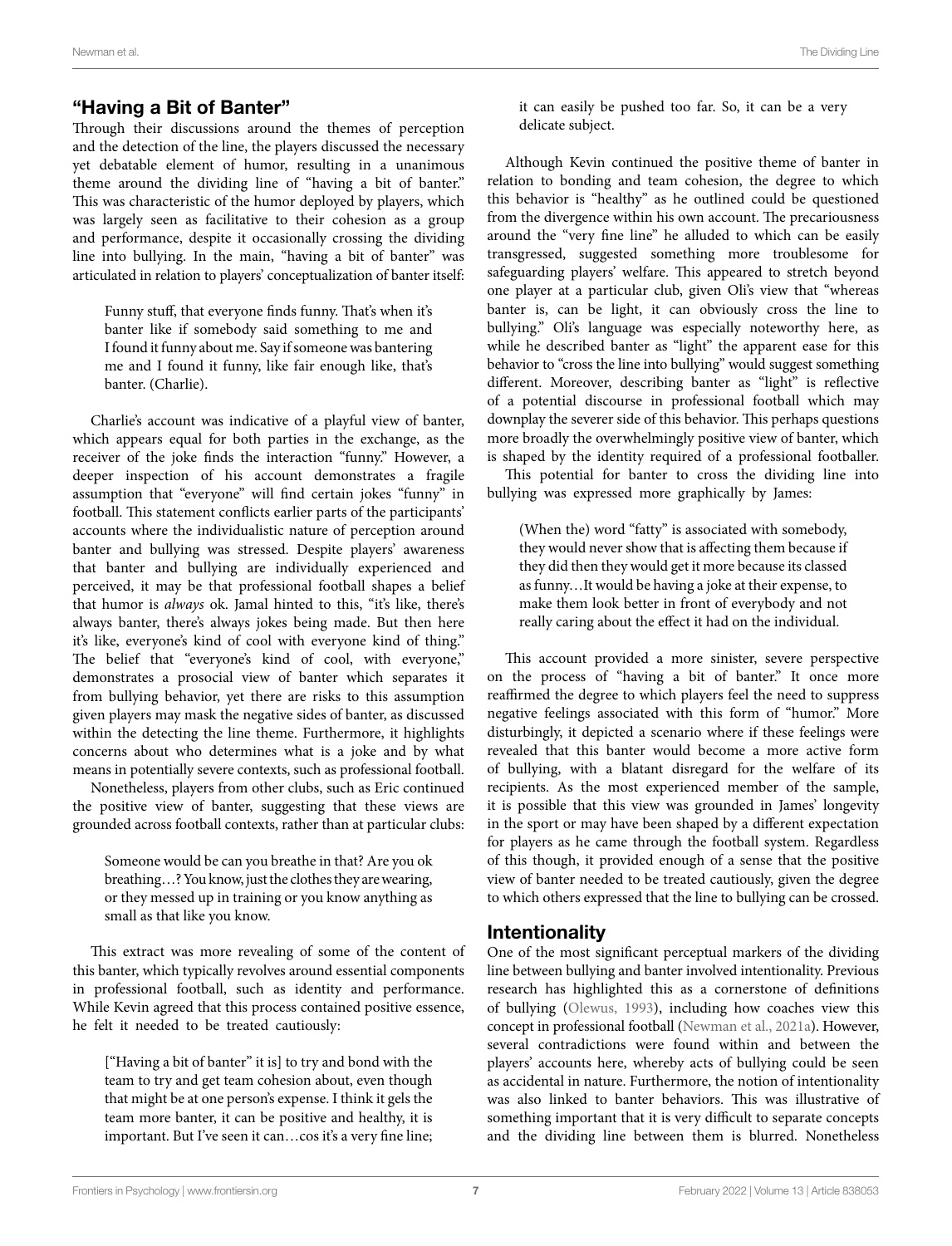for some players, such as Lenny, they were unequivocal that bullying was intentional:

When you know it's affecting them. Cos if you do not know it's affecting them then, you are still in the wrong either way but it's difficult for you to then know, he's not enjoying this banter and it needs to stop. But if you know it's affecting him and you do something about it by stopping then that's fine. But if you keep doing it and you know it's affecting him, then that's not right and it should not happen.

Lenny's account separated bullying from banter based on bullying being a highly targeted act that carries clear intent despite obvious harm on behalf of the victim. It also included clear judgment about the behavior being "not right," showing the seriousness of this bullying. Perhaps concerningly though, Lenny's articulation of the distinction of bullying was still framed from the perpetrator's perspective. In football, it appears that if the perpetrator thinks the behavior is not affecting the victim, then it is acceptable, rather than considering the victim's perspective. This reinforced a troublesome sense that the professional football workplace may shape a view that perpetrators hold the power to frame potential wrongdoing as socially acceptable "banter." This strong sense of importance placed on the combination of targeted and repetitive behaviors underpinning bullying was also reinforced by Kevin, "I think it's consciously targeting that person…I think doing on them several, more than several times, it becomes bullying."

The characterization of bullying as an intentional act was not common to all the players within the study. For Eric, there were contradictions with other accounts of bullying, as he described an accidental act as ignorance, "I think if there was bullying going on at a club it would be just out of ignorance I think, cos I think that person's just like that guy's obviously a bit like whatever." Eric's ignorance may not seem as severe as a targeted bullying attempt, yet it does imply that there may be a passive acceptance of bullying acts in football, rather than active attempt at challenging these behaviors. A similar contradiction was illustrated by Grant:

Obviously, they know they are gonna go deep. So, I think they know, maybe, maybe they do not know but I think most people know when they go over the line and they hold their hands up…They do not mean to do it like. There's no wake up in the morning and thinking I'm going to bully this player, it's just the way they are.

Both Eric's and Grant's attempts included a degree of uncertainty around how intentional bullying is. This was interesting, given these players were from the same club, leading to potential considerations for making sure education and welfare is delivered effectively at a local level in football. For example, Grant's reference to "thinking they know" or "maybe they do not know" conveyed vagueness in perceptions of intentionality, though it could be questioned whether adopting

this position provides some protection for the perpetrators of bullying, rather than concentrating on the welfare of the victims.

In contrast to those who clearly viewed the separation of bullying from banter to involve intentionality, Rob outlined an unintentional theme to wrongdoing.

But it's not like you are doing it on purpose sometimes, but you are not realizing you are doing it…It might not even be intentional, it might just be how you act to that person but you do not realize how they are feeling…But I think sometimes you do not even realize you are bullying someone, cos everyone, everyone treats other people on the scale of how they can be treated.

Rob's account further questions the centrality of intent as a component of bullying. At the same time, though it highlights the danger in assuming that banter is distinct from bullying, as individuals' non-intentional bantering or joking on behalf of the perpetrator may be significantly impacting the recipient of this behavior in football. This problem is exacerbated by the way some players conflated bullying and banter.

Um…and just not involving them in your banter or in activities you are doing away from the club and stuff like that and if they are being victimized, they are gonna try and be somebody that they are not. Like I've said numerous times, it's difficult to know when to stop the banter and the teasing and when you can have it and when you cannot. (Lenny).

Interestingly, Lenny's combination of discussion around players not being involved in the "banter" and "being victimized" suggested something more targeted than his following point about finding it hard to know when to stop banter. These forms of ostracism and targeting sounded more like bullying, yet Lenny projected a sense, through reiterating the "numerous times" he made this point, that it is hard to determine when a joke ends and more abusive behavior begins.

This confusion between bullying and banter was maintained in other participants' accounts:

I'd say the negatives would be, the negative would be just hurting, going out to intentionally hurt someone. Cos if your banter is doing it in spite of someone or to try and get to someone, then that's a really bad thing. (Phil).

While Phil directly quoted the concept of banter, the process he described in terms of an intent to harm portrayed a sense that he was describing bullying. His acknowledgment that banter could be done "to try and get to someone, then that's a really bad thing," divulged a concerning depiction of this behavior in professional football. It hinted at a feeling that banter camouflages bullying behavior and the dividing line between these concepts may not even truly exist.

Peter continued this theme by describing a targeted process in relation to both bullying and banter adding, "um…you are picking someone out and you are going out of your way to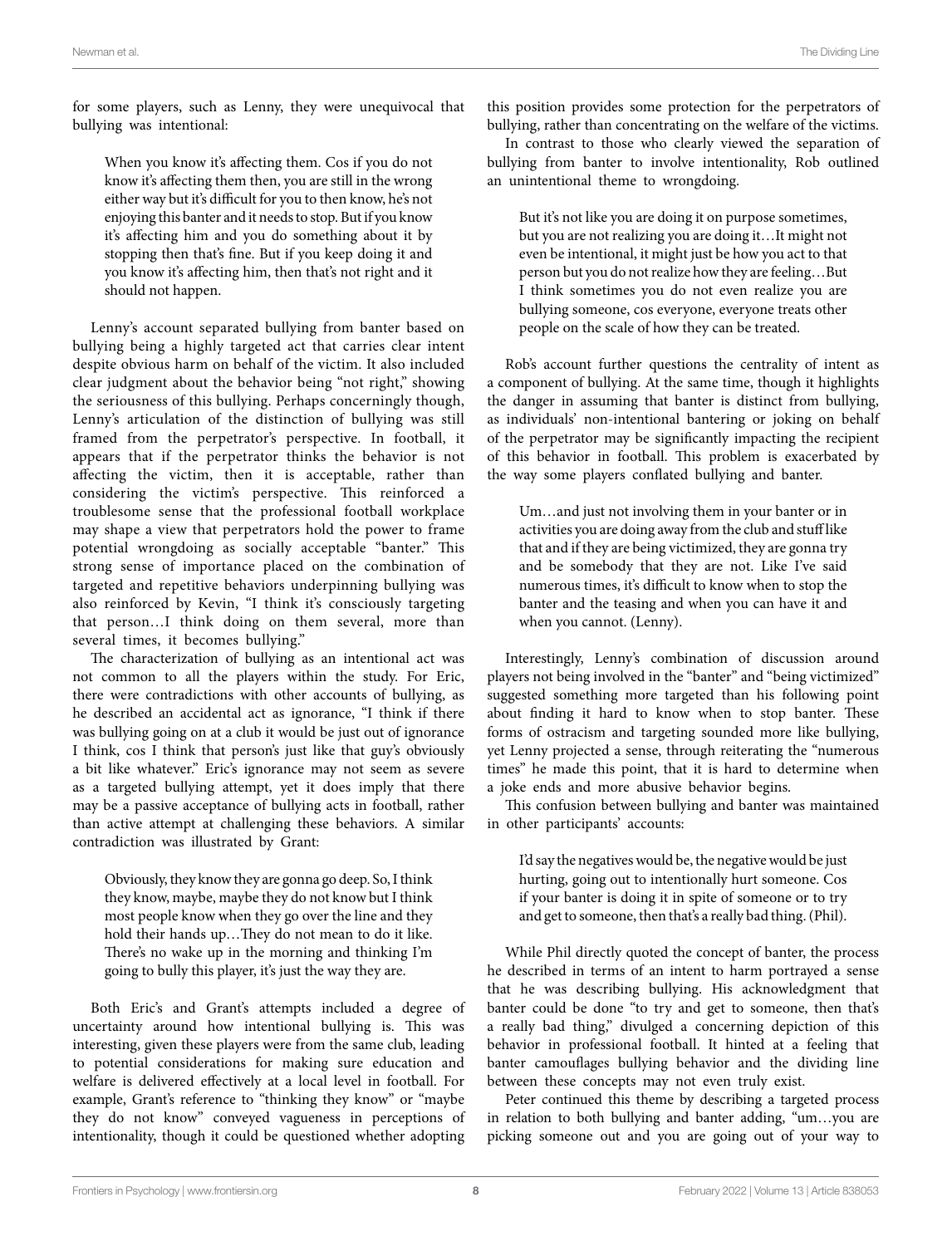bully them or banter them in some kind of way." The mixing of the word bully and banter further conflated these concepts. What was evident in Peter's eyes was that both behaviors were targeted; however, what was less clear was the degree to which he felt these concepts are distinct. Nonetheless, this account raised further concerns about the use of banter in professional football. This was supported by Oli, "probably crosses (the line) but I think like bullying, you can accidentally bully someone, 'cos obviously the banter." Despite attempting to define bullying, this participant showed how it can be an accidental process, which is intertwined with banter. It would appear that banter is seen by some professional footballers as a vehicle for behaviors that may drift into bullying. Overall, this suggests a darker side to the general positive view of banter in football, raising questions about the degree to which a conceptual divide with bullying exists.

#### **DISCUSSION**

The main purpose for the present study was to explore the dividing line between bullying and banter. Specifically, the study aimed to explore players' perceptions of these concepts and their views around the point at which banter crosses the line into bullying. Moreover, the present study set out to explore how bullying and banter were framed in the professional football context. Within their accounts, players highlighted a range of different means by which bullying and banter may be distinguished. This included views on the perception of bullying and banter, the degree to which the line between these concepts could be detected, the process of "having a bit of banter," and how much each concept carried an intent to harm. Nonetheless, these accounts were not consistent across participants, carrying clear implications for the safeguarding and welfare of players in professional football. On this basis, it is hoped that the findings will provide important information to professional football's key stakeholders around managing player welfare.

Central to the participants' accounts of the differences between bullying and banter was the importance placed on the perceptual divide between these concepts. While on the surface players described that these behaviors could be separated, the nuances within their accounts demonstrated that this is more difficult than first imagined. In relation to bullying, these findings fitted in line with previous research which has described the individualistic perception of this behavior ([Thornberg and](#page-12-18)  [Knutsen, 2011;](#page-12-18) [Thornberg et al., 2012\)](#page-12-19), while extending work in this area by providing a similar conceptualization of banter. Taking these findings into account, it may provide some explanation why attempts to protect player welfare in football remain limited in their success [\(Parker and Manley, 2016](#page-12-17)). The individual nature of players' perceptions of bullying and banter, and the relative lack of agency players have had in expressing their views [\(Pitchford et al., 2004\)](#page-12-20) when codes of conducts have been designed, results in safeguarding attempts which lack efficacy.

The lack of success of safeguarding approaches in professional football may also be partly explained by a consistent finding

across the participants' accounts that the perpetrator frames the decision around what bullying and banter are in this context. Players expressed potentially misguided views around needing to understand the perspective of the perpetrator, giving rise to a sense that perceived bullying is the victim's "problem." For example, players expressed the view that if the perpetrator did not mean harm as part of their humor [\(Kowalski, 2000](#page-11-7)), then this must be viewed as banter. This revealed concerns that for some players, they may not recognize that banter can be offensive and cross the line of acceptability ([Steer et al.,](#page-12-6)  [2020\)](#page-12-6) and also raised doubts around the extent to which they would reflect on their potentially inappropriate actions. The results are exclusionary forms of banter which "cross this line" [\(Lawless and Magrath, 2021\)](#page-11-18) being masked in professional football. Here, players seemingly appear to accept and reproduce a disciplinary form of humor ([Edwards and Jones, 2018](#page-11-26)) which previous research suggests [\(Parker, 2006\)](#page-12-2) they may have observed from their coaches.

Perceptions around inclusionary and exclusionary forms of "banter" also linked to how participants determined the line between bullying and banter. Worryingly, players in some cases appeared to suggest that casual racism may even be accepted in some cases [\(Cleland, 2016;](#page-11-25) [Hylton, 2018\)](#page-11-17) suggesting a more extreme form of banter may be acceptable in professional football. This even contrasts with other masculine sporting contexts, such as cricket, where racism is seen to transgress acceptable forms of banter ([Lawless and Magrath, 2021](#page-11-18)). It would appear that as part of professional football's established community of practice [\(Parker, 2006\)](#page-12-2), players learn that diversity almost acts as an excuse for bullying behavior to be disguised as banter. In turn, the word banter legitimizes these discriminatory behaviors as socially "acceptable" in the professional football context. Furthermore, in comparison with findings with professional football coaches who highlighted discrimination as clearly identifying bullying in football [\(Newman et al., 2021a](#page-12-0)), the present study shows that for players, the dividing line between bullying and banter may be shifted in a more severe direction.

The more severely positioned divide players articulated may go some way to explaining why welfare concerns exist in football around the use of peer-group "banter," which may otherwise be interpreted as bullying ([Oliver and Parker, 2019](#page-12-21)). Indeed, this idea of a dividing line itself may allow players to protect themselves from being accused of inappropriate banter, so long they stay within the perceived territory of what professional football deems "acceptable" behavior. In this light, it is understandable why participants highlighted that detecting the line between banter and bullying may be difficult as victims learn to "laugh off" inappropriate actions toward them. Consistent with findings with coaches [\(Newman et al.,](#page-12-0)  [2021a](#page-12-0)), the need to conform to a masculine identity within professional football leads players to feel the need to "perform" a masculine identity [\(Connell, 2008\)](#page-11-27). This results in them hiding forms of banter which they have found unacceptable.

Given players may hide the negative effects of banter, there was also a concerning assumption in some of their accounts that it would be observable when behavior crossed the line between banter and bullying. Given previous research in football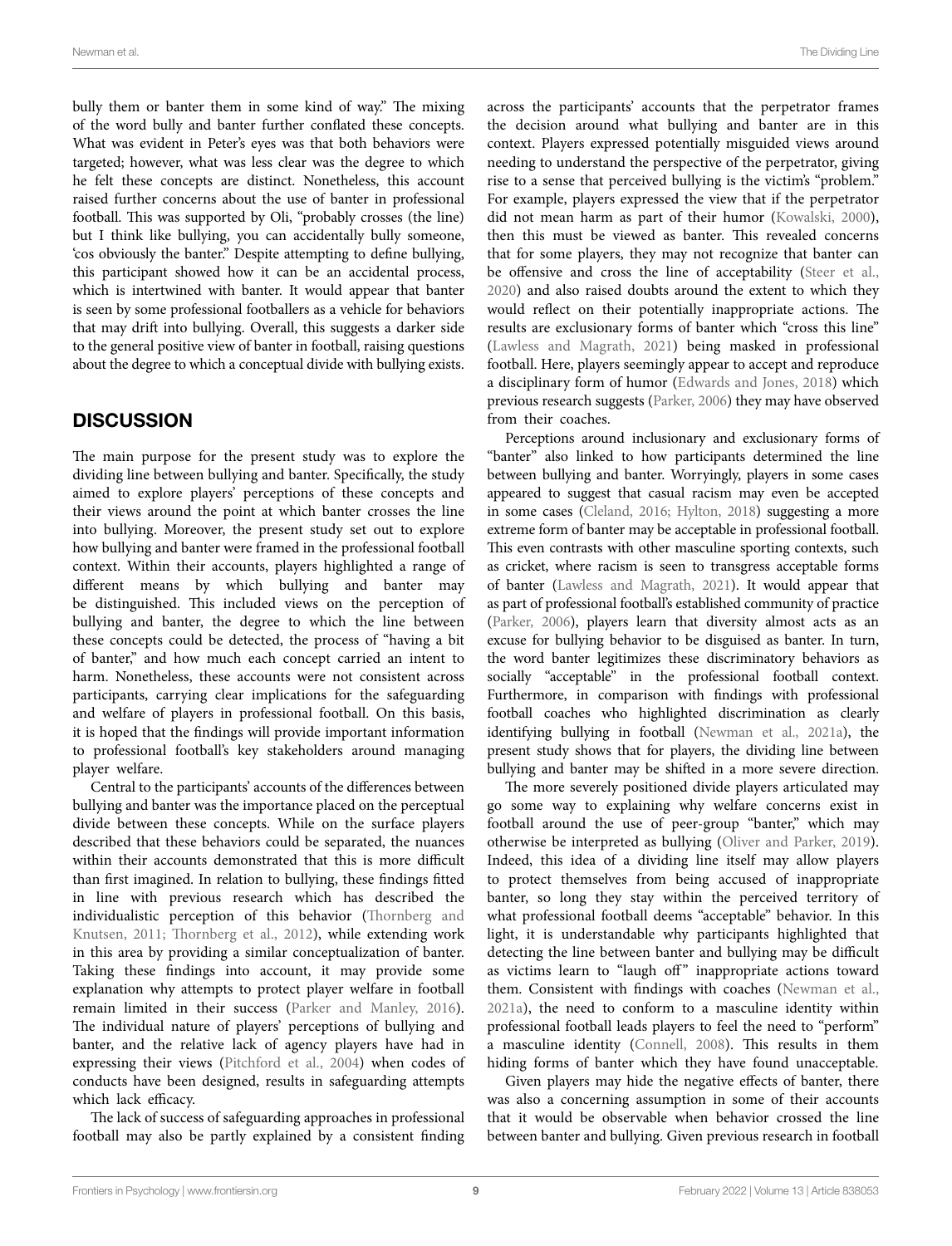has shown that victims of wrongdoing may not display signs that it is happening ([Newman et al., 2021b\)](#page-12-1), players may not be in the best position to detect lines between more appropriate forms of banter and bullying. Likewise, other players felt coaches may be in a good position to identify these behaviors instead. Though once more, this belief may be problematic, as coaches have been found to be susceptible to blurring the lines between bullying and banter and may overestimate their ability in addressing these types of behaviors ([Baar and Wubbels, 2013](#page-11-28); [Newman et al., 2021a](#page-12-0)).

Although the conceptual divide between bullying and banter may be difficult to distinguish at times, players did identify a more prosocial form of banter. In line with previous research, banter can fulfill an important role in creating camaraderie ([Kennedy, 2000\)](#page-11-29) among male footballers, while at the same time, players in the present study highlighted the positive impact this has on team cohesion. As such banter in this form offers the potential to aid bonding and ultimately performance in football, in a similar fashion to other sports, such as Rugby Union ([Wagstaff et al., 2017](#page-12-11)). Therefore, it would appear that banter in professional football is not necessarily a negative act, akin to bullying and instead can be seen as a playful, jocular interaction which unites friendship [\(Steer et al., 2020\)](#page-12-6).

It should be noted though that despite the more positively framed view of banter, within the "having a bit of banter" theme, players offered cautionary points about the potential for this humor to quickly cross the line into bullying. Thus, the potential warning signs around when this line of acceptability is being approached appear not to be observable to players. They highlighted examples, such as how a focus on individual appearance, can lead to a process of "banter" which would target an individual regardless of their feelings. From a contextual stance, it highlighted the need for individuals to achieve a particular identity in football remains [\(Parker, 2006](#page-12-2)) and if players do not achieve this they can expect to receive greater levels of derogation. From a theoretical stance, it would appear that this may drive a process of negative downward social comparison ([Wills, 1981\)](#page-12-22), through the use of banter, when players do not conform to these ideals. This carries a worrying implication for the welfare of players from a self-presentation perspective [\(Leary and Kowalski, 1990](#page-11-30)). Here, there is the potential for individuals to become preoccupied by concerns around managing their impression and leading them to carry a strong protective motivation to avoid being seen as different. This may have a significant bearing on their overall sense of self and wellbeing.

The potential harmful impact of the often positively view of banter linked to the final theme expressed around intentionality. In line with previous conceptualizations within both the mainstream psychological literature ([Olewus, 1993\)](#page-12-3), as well as in football specifically [\(Newman et al., 2021a\)](#page-12-0), this marked a clear differentiation of bullying from banter for some participants. In other cases, bullying and banter were both framed as intentional acts which set out to hurt individuals or exclude them from the team, further blurring the conceptual divide between them. From a contextual standpoint, this can be understood through a process of "situated learning" in professional football, where players learn how to behave as

part of the sport's culture [\(Parker, 2006\)](#page-12-2). Utilizing the lens of this conceptual model of learning ([Lave and Wenger, 1991](#page-11-31)), players in this study may have socially learned within football that banter may need to be more targeted than in other domains. This appears to provide support for the notion in professional football that for individuals to achieve peer-group credibility, they need to give insults often framed in the form of banter, to the point at where the recipient snaps [\(Parker,](#page-12-2)  [2006\)](#page-12-2). The result is a form of "bad" banter which manifests itself in professional football.

Finally, the more "accidental" form of bullying described by some players further blurs the conceptual line with banter. This mirrors other findings in sport that argue perpetrators do not intentionally carry out hurtful actions, which nonetheless are viewed as bullying [\(Kerr et al., 2016\)](#page-11-15). As such these findings challenge previous definitions of bullying (e.g., [Olewus, 1993;](#page-12-3) [Volk et al., 2014\)](#page-12-4), which have highlighted the importance of a hostile form of intent in identifying this behavior. Sport and football specifically may be unique in this regard, in normalizing and potentially celebrating bullying behaviors ([Parker, 2006](#page-12-2); [Kerr](#page-11-15)  [et al., 2016](#page-11-15)), meaning this harmful intent is much more difficult to discern and may occur by accident. Moreover, by viewing these behaviors as accidental, it may indirectly legitimize players to continue using them, creating concerns that serious wrongdoing may be challenged or addressed. In terms of the safeguarding of welfare of individuals in these contexts, this presents a worrying picture around conceptual ambiguity and the normalization of inappropriate behaviors in football and wider sport.

Overall, the present study's findings provide an important conceptual and contextual addition to the research literature on bullying and banter. Given the variety in perceptions around bullying and banter, it highlights a blurred line between these concepts. This adds evidence to claims ([Kerr et al., 2016](#page-11-15)) that classifying behaviors as bullying and banter based on strict definitional criteria may be less useful in professional football. Instead, the focus should be on the behaviors enacted by individuals within this environment, as well as their perceptions of how these behaviors impact their wellbeing [\(Kerr et al., 2016\)](#page-11-15). The findings in relation to banter in sport specifically appear to fit with this viewpoint as participants construed this behavior in many ways. In line with the theoretical propositions of Benign Moral Violation theory [\(McGraw and Warren, 2010\)](#page-11-32), players outlined how this banter can be offensive yet also occurs in a situation among friends within a team. Thus, the present findings added further weight to claims banter is a complex and contradictory phenomenon in sport ([Lawless and Magrath, 2021\)](#page-11-18).

From a contextual standpoint, the present study also highlights the importance of sport and particularly football, in framing views of bullying and banter. Due to the tendency of players to frame both behaviors on the peer-to-peer level, the findings extend [Stirling's \(2009\)](#page-12-7) conceptual model of maltreatment in sport by suggesting that banter also occurs as part of a "non-critical" relationship in the same way as bullying. The present findings also tend to reaffirm that bullying (and banter) occurs in sport within relationships where there is a power imbalance but the perpetrator is not in a position of authority [\(Stirling, 2009\)](#page-12-7). This may make the detection of this behavior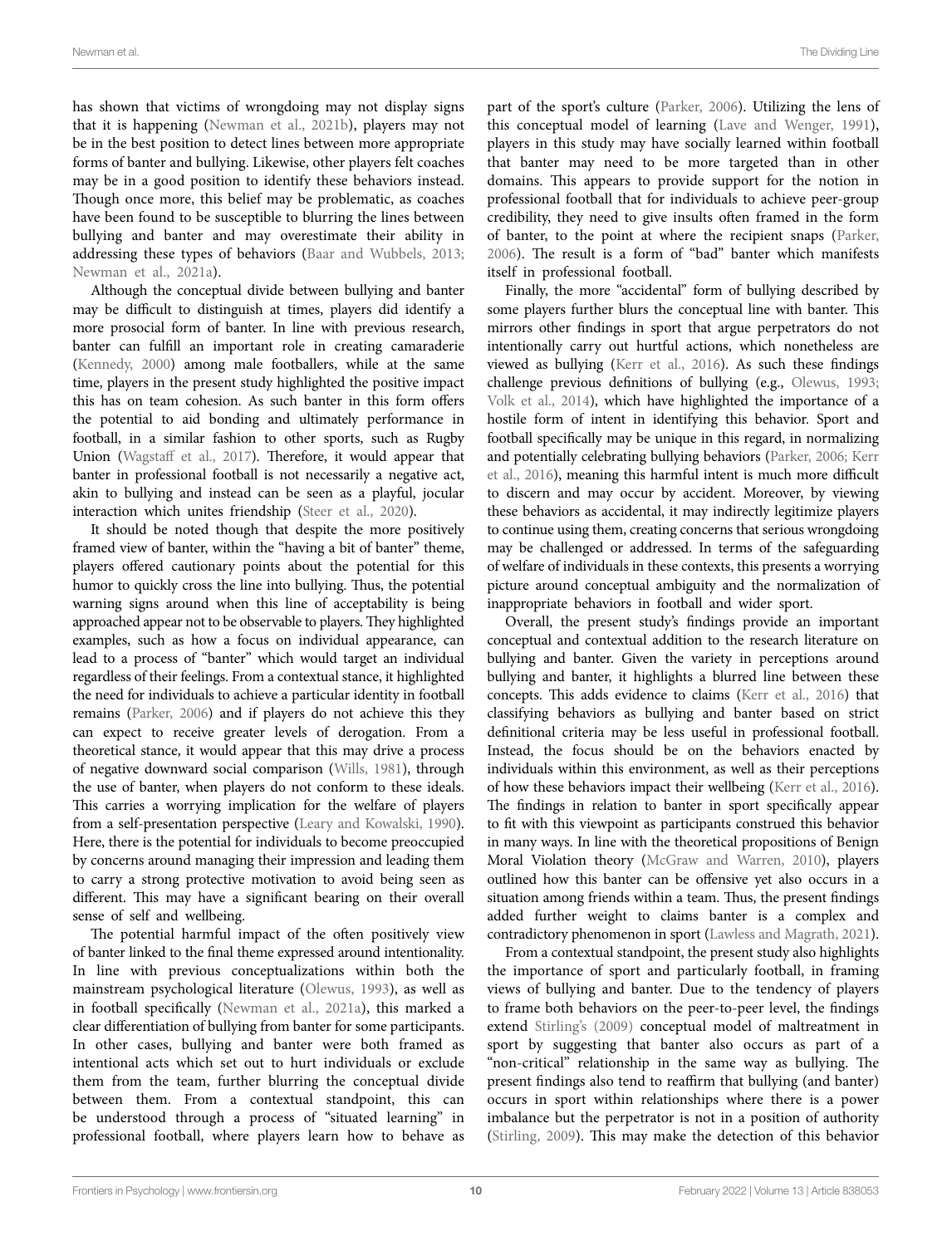challenging, as the players highlighted bullying occurs through the social and emotional means (e.g., excluding other players and excessive banter) proposed by [Stirling \(2009\),](#page-12-7) rather than through overt physical actions. Moreover, the findings give credence to the persistence of the "sport ethic" [\(Hughes and](#page-11-12)  [Coakley, 1991\)](#page-11-12) in professional football which focuses less on player wellbeing and potentially more on performance. The degree to which players appeared to legitimize more severe forms of banter, as well as the degree to which the perpetrator's view on what may or may not be acceptable behavior is upheld, still presents significant issues in this context. Ultimately, this might explain how and why reporting wrongdoing through safeguarding channels may remain difficult, posing continued concerns for welfare in football.

#### Applied Implications

As a result of the findings within the present study around how the participants conceptualized the dividing line between bullying and banter, two implications are set forward. Firstly, football's key stakeholders (e.g., coaches, players, sporting directors, and shareholders) need to be educated around the blurred conceptual line between bullying and banter, as well as the subsequent impact this may have on individual welfare. Specifically, education needs to realize the fluid, rather than binary nature of banter in professional football [\(Lawless and](#page-11-18)  [Magrath, 2021](#page-11-18)). This fluidity means that individuals need to realize at what point the line between banter and bullying might start to be approached, as banter can quickly cross the line from acceptable, inclusionary forms of this behavior to unacceptable, exclusionary actions which mimic bullying. Education programs in professional football need to reaffirm that exclusionary forms of banter cannot be legitimized within this sport, as they transgress "acceptable" behavior ([Lawless](#page-11-18)  [and Magrath, 2021\)](#page-11-18). Similarly, more effort is needed to identify "loaded" forms of banter with professional football's stakeholders, given harmful comments are often knowingly masked as being inoffensive. Secondly, linked to the previous point, perceptions of bullying and banter need to be challenged at all levels of professional football. Interventions need to address the normalization of severe behaviors and "banter" in this environment and provide clear channels for individuals to be able to speak out about their concerns. More work needs to focus on the actual behavior of football's various stakeholders, challenging the sense that the acceptability of actions is framed from the perpetrator's perspective. This needs to target individual, club and wider organizational level perceptions of bullying and banter, to proactively manage wellbeing in this context. For example, work focused on academy contexts may be useful to create a different culture around these concepts for new players as they enter and develop through professional football.

#### Limitations and Future Research **Directions**

Although the study made an important contribution to further understanding the conceptual divide between bullying and banter, it does present limitations that need consideration. Firstly, while the present study addressed an important issue by exploring players' perceptions of the divide between bullying and banter, there is still a need to engage other stakeholders' perspectives of these concepts, to better safeguard individuals in football. A focus on the views of individuals who are employed to protect wellbeing in football, such as safeguarding leads, player care officers and sport psychologists may be particularly useful in this regard. Secondly, although the present study has identified important information about the often-blurred conceptual divide between bullying and banter, it did not focus specifically on the outcomes of these behaviors. Future research may seek to explore the outcomes for both perpetrators and victims of bullying and banter in sport, to understand the impact more fully on wellbeing. Thirdly, the present study may present linguistic issues which may be worth consideration. The use of the concepts bullying and banter was relevant to UK professional footballers, but it is less known whether these concepts are applicable within other languages or other versions of the English language. Therefore, future studies may explore the relevance of these terms both within and outside of professional football to explore whether there are similar issues in distinguishing between them. Finally, the present study remained limited to the perspective of male professional footballers. Future studies may engage the perspectives of other players, such as women professionals and male and female grassroots participants, to explore whether the findings are systemic across football as a sport.

## **CONCLUSION**

The present study makes an important contribution to the literature on bullying and banter in various ways. Firstly, we identified the often-blurred conceptual divide between bullying and banter. This serves to challenge potential misconceptions around banter being seen as a solely prosocial behavior in football. Secondly, we unearthed the importance of individual perceptions in determining what appropriate behavior is. This provides important information around the need to focus on these perceptions and avoid binary classifications of bullying and banter. Finally, we identified the importance of the culture of professional football in shaping perceptions of these behaviors. It is hoped that the present findings provide important information which can educate those in sport around the concepts of bullying and banter, while at the same time informing the future development of safeguarding and welfare programs.

## DATA AVAILABILITY STATEMENT

The datasets presented in this article are not readily available because of the nature of this research, participants of this study did not agree for their data to be shared publicly, so supporting data is not available. Requests to access the datasets should be directed to JN, [j.newman@shu.ac.uk](mailto:j.newman@shu.ac.uk).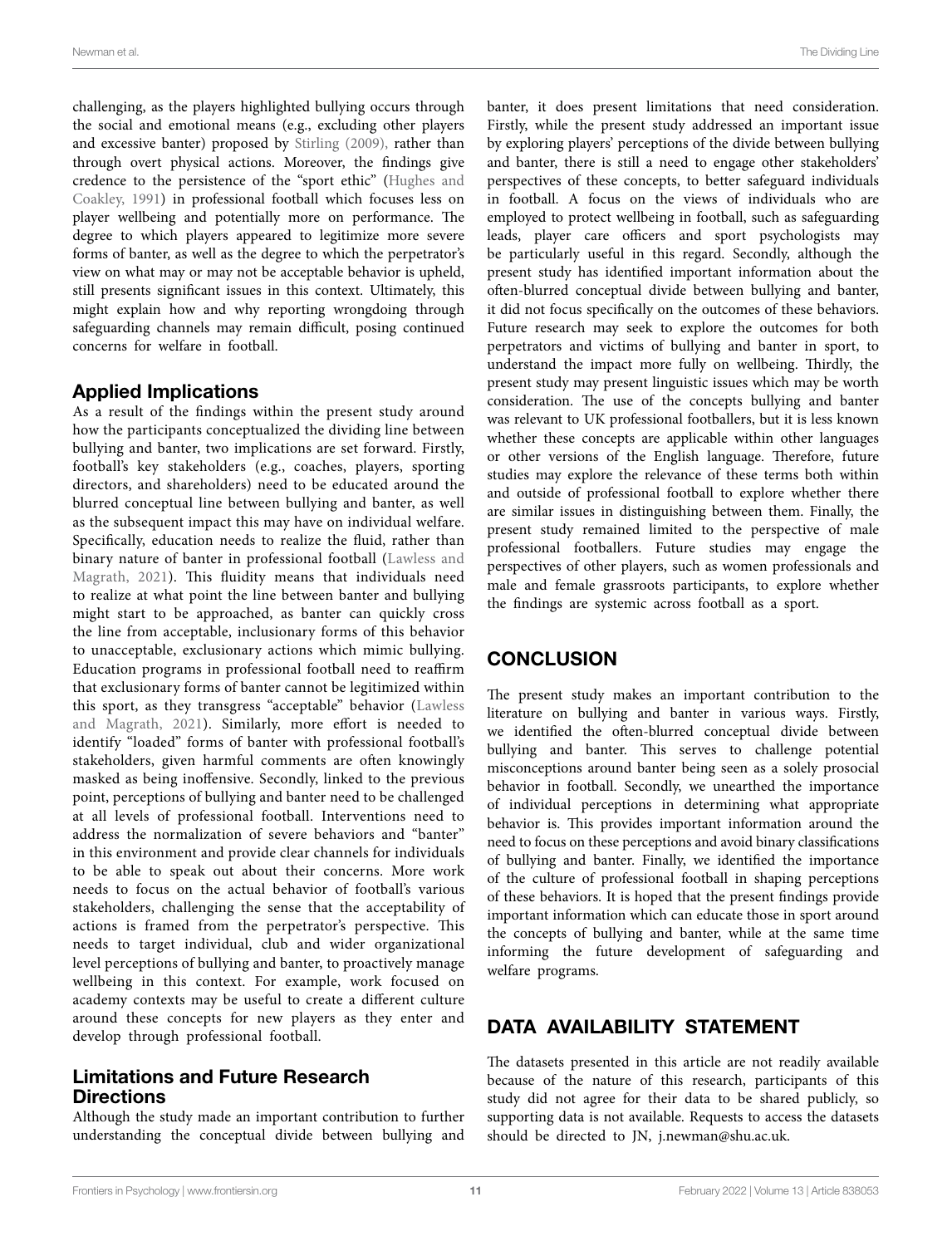#### ETHICS STATEMENT

The studies involving human participants were reviewed and approved by University of East Anglia, School of Education and Lifelong Learning Research Ethics Committee. The participants provided their written informed consent to participate in this study.

#### AUTHOR CONTRIBUTIONS

JN prepared the original draft of the manuscript and led the study's administration and investigation. VW and KR supervised,

#### **REFERENCES**

- <span id="page-11-16"></span>Adams, A., Anderson, E., and McCormack, M. (2010). Establishing and challenging masculinity: the influence of gendered discourses in organized sport. *J. Lang. Soc. Psychol.* 29, 278–300. doi: [10.1177/0261927X10368833](https://doi.org/10.1177/0261927X10368833)
- <span id="page-11-9"></span>Alexander, K., Stafford, A., and Lewis, R. (2011). The experiences of children participating in organized sport in the UK. Study report, published by NSPCC Child Protection Research Centre.
- <span id="page-11-28"></span>Baar, P., and Wubbels, T. (2013). Peer aggression and victimization: Dutch sports coaches' views and practices. *Sport Psychol.* 27, 380–389. doi: [10.1123/](https://doi.org/10.1123/tsp.27.4.380) [tsp.27.4.380](https://doi.org/10.1123/tsp.27.4.380)
- <span id="page-11-1"></span>BBC (2018). Chelsea FC 'paid me £50,000 over abuse' [Online]. Available at: <https://www.bbc.co.uk/news/uk-38179882>(Accessed January 31, 2019).
- <span id="page-11-0"></span>BBC (2021a). Cardiff City suspend two academy staff over alleged bullying [Online]. Available at:<https://www.bbc.co.uk/sport/football/56385775>(Accessed June 1, 2021).
- <span id="page-11-4"></span>BBC (2019). Peter Beardsley: Football Association to investigate ex-Newcastle coach [Online]. Available at: <https://www.bbc.co.uk/sport/football/47535578> (Accessed March 12, 2019).
- <span id="page-11-2"></span>BBC (2021b). Fulham open investigation into academy allegations [Online]. Available at:<https://www.bbc.co.uk/sport/football/55813618> (Accessed February 26, 2021).
- <span id="page-11-3"></span>BBC (2021c). Fulham open investigation into academy allegations [Online]. Available at:<https://www.bbc.co.uk/sport/football/55813618> (Accessed February 26, 2021).
- <span id="page-11-11"></span>Brackenridge, C. H., Bringer, J. D., Cockburn, C., Nutt, G., Pitchford, A., Russell, K., et al. (2004). The football Association's child protection in football research project 2002–2006: rationale, design and first year results. *Manag. Leis.* 9, 30–46. doi: [10.1080/1360671042000182943](https://doi.org/10.1080/1360671042000182943)
- <span id="page-11-25"></span>Cleland, J. (2016). "Racism," in *Studying Football*. eds. E. Cashmore and K. Dixon (Abingdon, Oxon: Routledge), 64–80.
- <span id="page-11-27"></span>Connell, R. (2008). Masculinity construction and sports in boys' education: A framework for thinking about the issue. *Sport Educ. Soc.* 13, 131–145. doi: [10.1080/13573320801957053](https://doi.org/10.1080/13573320801957053)
- <span id="page-11-24"></span>Conroy, D., and de Visser, R. (2013). The importance of authenticity for student non-drinkers: an interpretative phenomenological analysis. *J. Health Psychol.* 20, 1483–1493. doi: [10.1177/1359105313514285](https://doi.org/10.1177/1359105313514285)
- <span id="page-11-6"></span>Cushion, C., and Jones, R. L. (2014). A Bourdieusian analysis of cultural reproduction: socialisation and the'hidden curriculum' in professional football. *Sport Educ. Soc.* 19, 276–298. doi: [10.1080/13573322.2012.666966](https://doi.org/10.1080/13573322.2012.666966)
- <span id="page-11-5"></span>Dynel, M. (2008). No aggression, only teasing: The pragmatics of teasing and banter. Lodz Papers Pragmat. 4, 241–261. doi: [10.2478/v10016-008-0001-7](https://doi.org/10.2478/v10016-008-0001-7)
- <span id="page-11-19"></span>Dwyer, A., Heary, C., Ward, M., and MacNeela, P. (2019). Adding insult to brain injury: young adults' experiences of residing in nursing homes following acquired brain injury. *Disabil. Rehabil.* 41, 33–43. doi: [10.1080/09638288.2017.1370732](https://doi.org/10.1080/09638288.2017.1370732)
- <span id="page-11-26"></span>Edwards, C. N., and Jones, R. L. (2018). Humour in sports coaching: 'it's a funny old game. *Sociol. Res. Online* 23, 744–762. doi: [10.1177/1360780418780047](https://doi.org/10.1177/1360780418780047)

reviewed, and edited this work. All authors listed have made a substantial, direct, and intellectual contribution to the work and approved it for publication.

#### ACKNOWLEDGMENTS

The authors would like to thank both the gatekeepers and their associated clubs for allowing access to a hard-to-reach sample in relation to a potentially sensitive topic matter. The authors would also like to acknowledge that data within the study have been published as part of the JN doctoral study.

- <span id="page-11-14"></span>Grey-Thompson, T. (2017). "*Duty of Care in Sport: Independent Report to Government*". (London, UK: HMSO).
- <span id="page-11-8"></span>Hershcovis, M. S. (2011). "Incivility, social undermining, bullying…oh my!": a call to reconcile constructs within workplace aggression research. *J. Organ. Behav.* 32, 499–519. doi: [10.1002/job.689](https://doi.org/10.1002/job.689)
- <span id="page-11-12"></span>Hughes, R., and Coakley, J. (1991). Positive deviance among athletes: the implications of overconformity to the sport ethic. *Sociol. Sport J.* 8, 307–325. doi: [10.1123/ssj.8.4.307](https://doi.org/10.1123/ssj.8.4.307)
- <span id="page-11-17"></span>Hylton, K. (2018). I'm not joking! The strategic use of humour in stories of racism. *Ethnicities* 18, 327–343. doi: [10.1177/1468796817743998](https://doi.org/10.1177/1468796817743998)
- <span id="page-11-10"></span>Kelly, S., and Waddington, I. (2006). Abuse, intimidation and violence as aspects of managerial control in professional soccer in Britain and Ireland. *Int. Rev. Sociol. Sport* 41, 147–164. doi: [10.1177/1012690206075417](https://doi.org/10.1177/1012690206075417)
- <span id="page-11-29"></span>Kennedy, E. (2000). "You talk a good game": football and masculine style on british television. *Men Masculinities* 3, 57–84. doi: [10.1177/1097184X00003001003](https://doi.org/10.1177/1097184X00003001003)
- <span id="page-11-15"></span>Kerr, G. A., Jewett, R., Macpherson, E., and Stirling, A. E. (2016). Student athletes' experiences of bullying on intercollegiate teams. *J. Study Sports Athletes Educ.* 10, 132–149. doi: [10.1080/19357397.2016.1218648](https://doi.org/10.1080/19357397.2016.1218648)
- <span id="page-11-13"></span>Kerr, G. A., and Stirling, A. E. (2019). Where is safeguarding in sport psychology research and practice? *J. Appl. Sport Psychol.* 31, 367–384. doi: [10.1080/10413200.2018.1559255](https://doi.org/10.1080/10413200.2018.1559255)
- <span id="page-11-7"></span>Kowalski, R. M. (2000). "I was only kidding!": victims' and perpetrators' perceptions of teasing. *Personal. Soc. Psychol. Bull.* 26, 231–241. doi: [10.1177/0146167200264009](https://doi.org/10.1177/0146167200264009)
- <span id="page-11-20"></span>Larkin, M., Eatough, V., and Osborn, M. (2011). Interpretative phenomenological analysis and embodied, active, situated cognition. *Theory Psychol.* 21, 318–337. doi: [10.1177/0959354310377544](https://doi.org/10.1177/0959354310377544)
- <span id="page-11-21"></span>Larkin, M., Watts, S., and Clifton, E. (2006). Giving voice and making sense in interpretative phenomenological analysis. *Qual. Res. Psychol.* 3, 102–120. doi: [10.1191/1478088706qp062oa](https://doi.org/10.1191/1478088706qp062oa)
- <span id="page-11-31"></span>Lave, J., and Wenger, E. (1991). *Situated Learning: Legitimate Peripheral Participation*. Cambridge, UK: Cambridge University Press.
- <span id="page-11-18"></span>Lawless, W., and Magrath, R. (2021). Inclusionary and exclusionary banter: English club cricket, inclusive attitudes and male camaraderie. *Sport Soc.* 24, 1493–1509. doi: [10.1080/17430437.2020.1819985](https://doi.org/10.1080/17430437.2020.1819985)
- <span id="page-11-30"></span>Leary, M. R., and Kowalski, R. M. (1990). Impression management: a literature review and two-component model. *Psychol. Bull.* 107, 34–47. doi: [10.1037/0033-2909.107.1.34](https://doi.org/10.1037/0033-2909.107.1.34)
- <span id="page-11-23"></span>Mawson, A., Berry, K., Murray, C., and Hayward, M. (2011). Voice hearing within the context of hearers' social worlds: an interpretative phenomenological analysis. *Psychol. Psychother. Theory Res. Pract.* 84, 256–272. doi: [10.1348/147608310X524883](https://doi.org/10.1348/147608310X524883)
- <span id="page-11-22"></span>McDonough, M. H., Sabiston, C. M., and Ullrich-French, S. (2011). The development of social relationships, social support, and posttraumatic growth in a dragon boating team for breast cancer survivors. *J. Sport Exercise Psychol.* 33, 627–648. doi: [10.1123/jsep.33.5.627](https://doi.org/10.1123/jsep.33.5.627)
- <span id="page-11-32"></span>McGraw, A. P., and Warren, C. (2010). Benign violations: making immoral behavior funny. *Psychol. Sci.* 21, 1141–1149. doi: [10.1177/0956797610376073](https://doi.org/10.1177/0956797610376073)